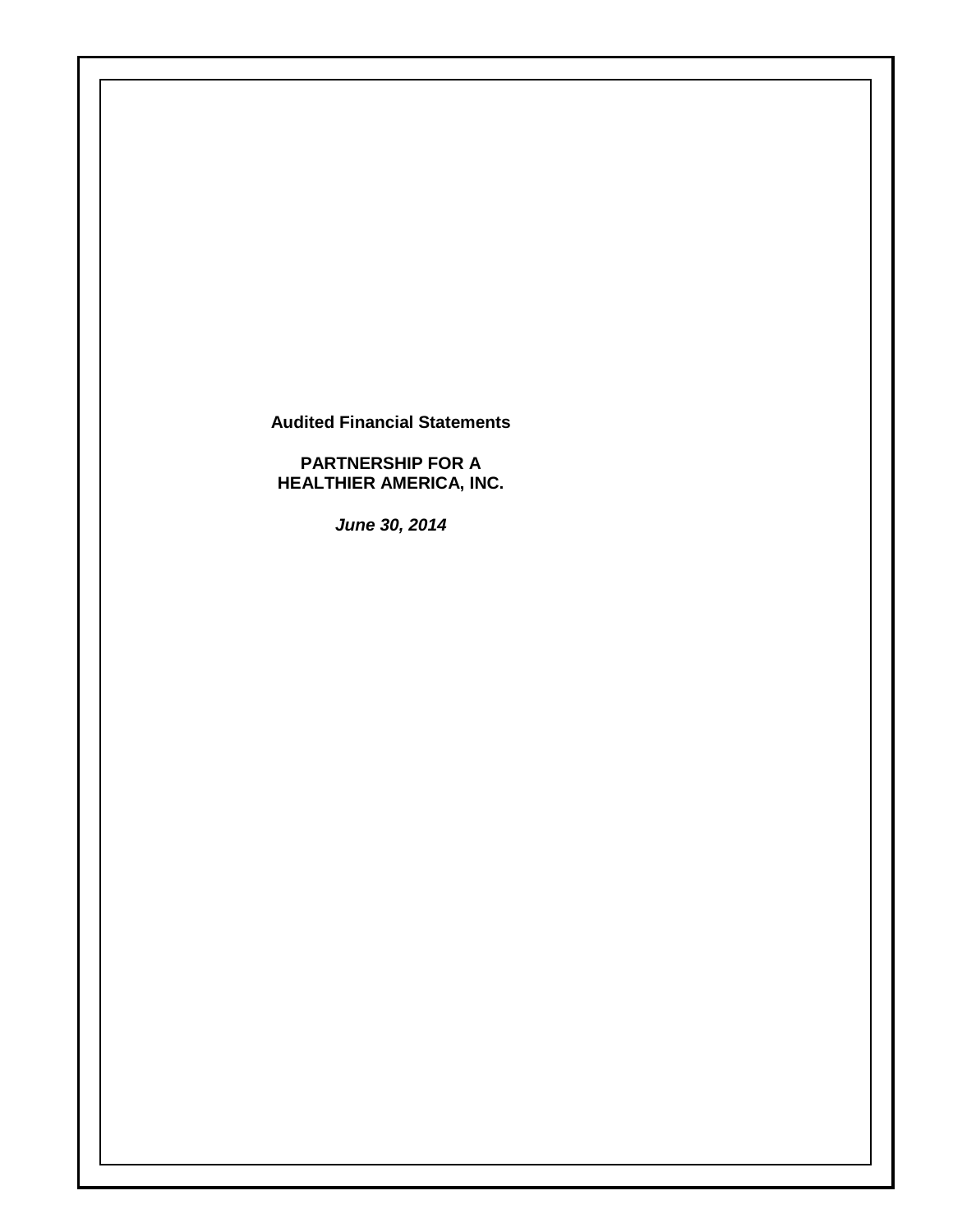# **Contents**

| <b>Independent Auditor's Report</b> |          |
|-------------------------------------|----------|
| <b>Financial Statements</b>         |          |
| Statement of financial position     | 2        |
| Statement of activities             | 3        |
| Statement of cash flows             | 4        |
| Notes to the financial statements   | $5 - 12$ |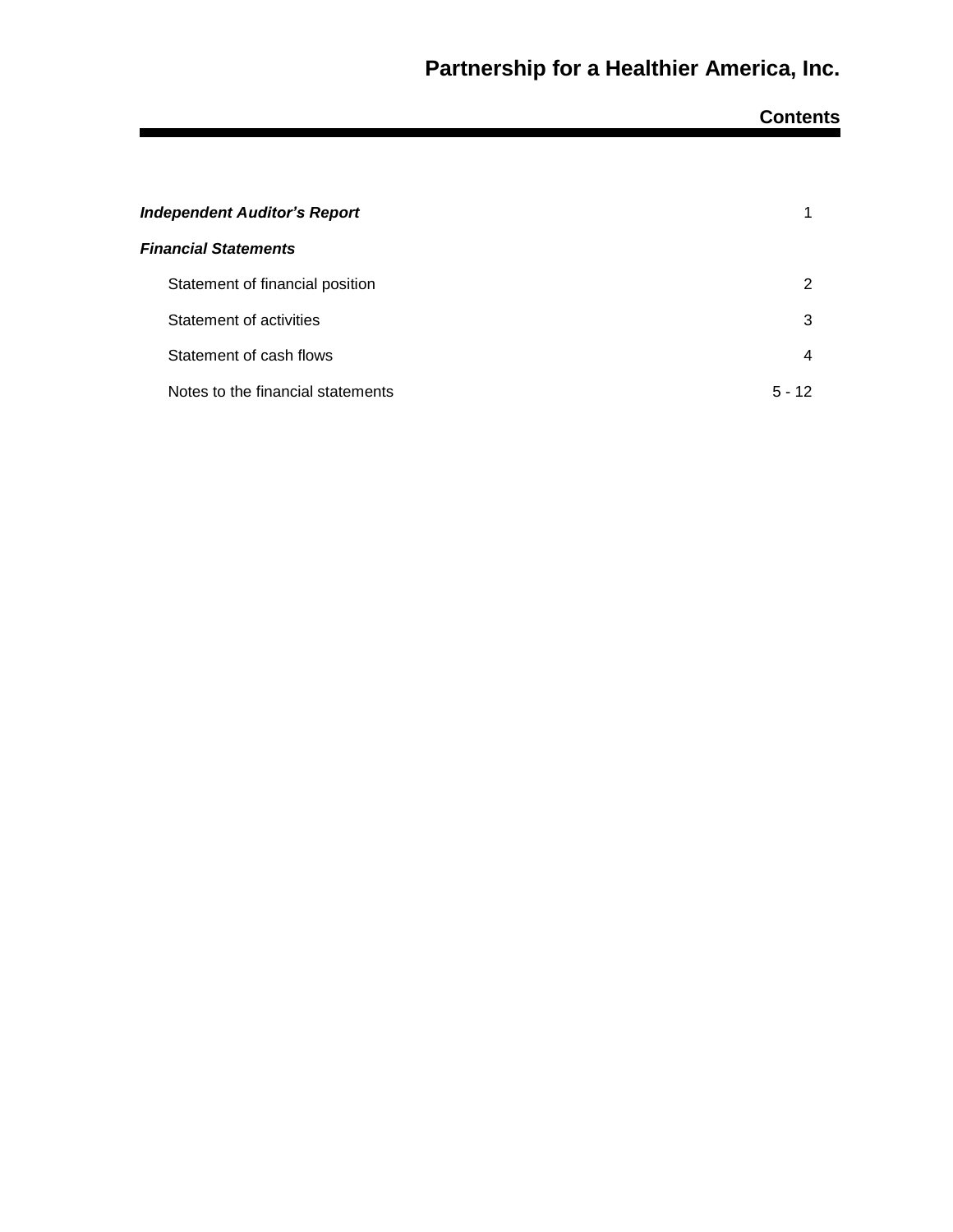

A Professional Corporation

Certified Public Accountants and Consultants

 $\mathcal{L} = \mathcal{L} \times \mathcal{L} \times \mathcal{L}$ 

2021 L Street, NW

and a state

**SUITE 400** 

and a state

WASHINGTON, DC

20036

 $\mathbf{r} = \mathbf{r} - \mathbf{r}$  .  $\mathbf{r}$ 

**TELEPHONE** 

202/293-2200

 $\mathcal{L}^{\mathcal{A}}$  ,  $\mathcal{L}^{\mathcal{A}}$  ,  $\mathcal{L}^{\mathcal{A}}$  ,  $\mathcal{L}^{\mathcal{A}}$ 

**FACSIMILE** 

202/293-2208

and a state

# **Independent Auditor's Report**

To the Board of Directors Partnership for a Healthier America, Inc.

We have audited the accompanying financial statements of Partnership for a Healthier America, Inc. (PHA), which comprise the statement of financial position as of June 30, 2014, the related statements of activities and cash flows for the year then ended, and the related notes to the financial statements.

#### **Management's Responsibility for the Financial Statements**

Management is responsible for the preparation and fair presentation of these financial statements in accordance with accounting principles generally accepted in the United States of America; this includes the design, implementation, and maintenance of internal control relevant to the preparation and fair presentation of financial statements that are free from material misstatement, whether due to fraud or error.

#### **Auditor's Responsibility**

Our responsibility is to express an opinion on these financial statements based on our audit. We conducted our audit in accordance with auditing standards generally accepted in the United States of America. Those standards require that we plan and perform the audit to obtain reasonable assurance about whether the financial statements are free of material misstatement.

An audit involves performing procedures to obtain audit evidence about the amounts and disclosures in the financial statements. The procedures selected depend on the auditor's judgment, including the assessment of the risks of material misstatement of the financial statements, whether due to fraud or error. In making those risk assessments, the auditor considers internal control relevant to PHA's preparation and fair presentation of the financial statements in order to design audit procedures that are appropriate in the circumstances, but not for the purpose of expressing an opinion on the effectiveness of PHA's internal control. Accordingly, we express no such opinion. An audit also includes evaluating the appropriateness of accounting policies used and the reasonableness of significant accounting estimates made by management, as well as evaluating the overall presentation of the financial statements.

We believe that the audit evidence we have obtained is sufficient and appropriate to provide a basis for our audit opinion.

#### **Opinion**

In our opinion, the financial statements referred to above present fairly, in all material respects, the financial position of Partnership for a Healthier America, Inc. as of June 30, 2014, and the changes in its net assets and its cash flows for the year then ended in accordance with accounting principles generally accepted in the United States of America.

Tate & Tryon

Washington, DC October 1, 2014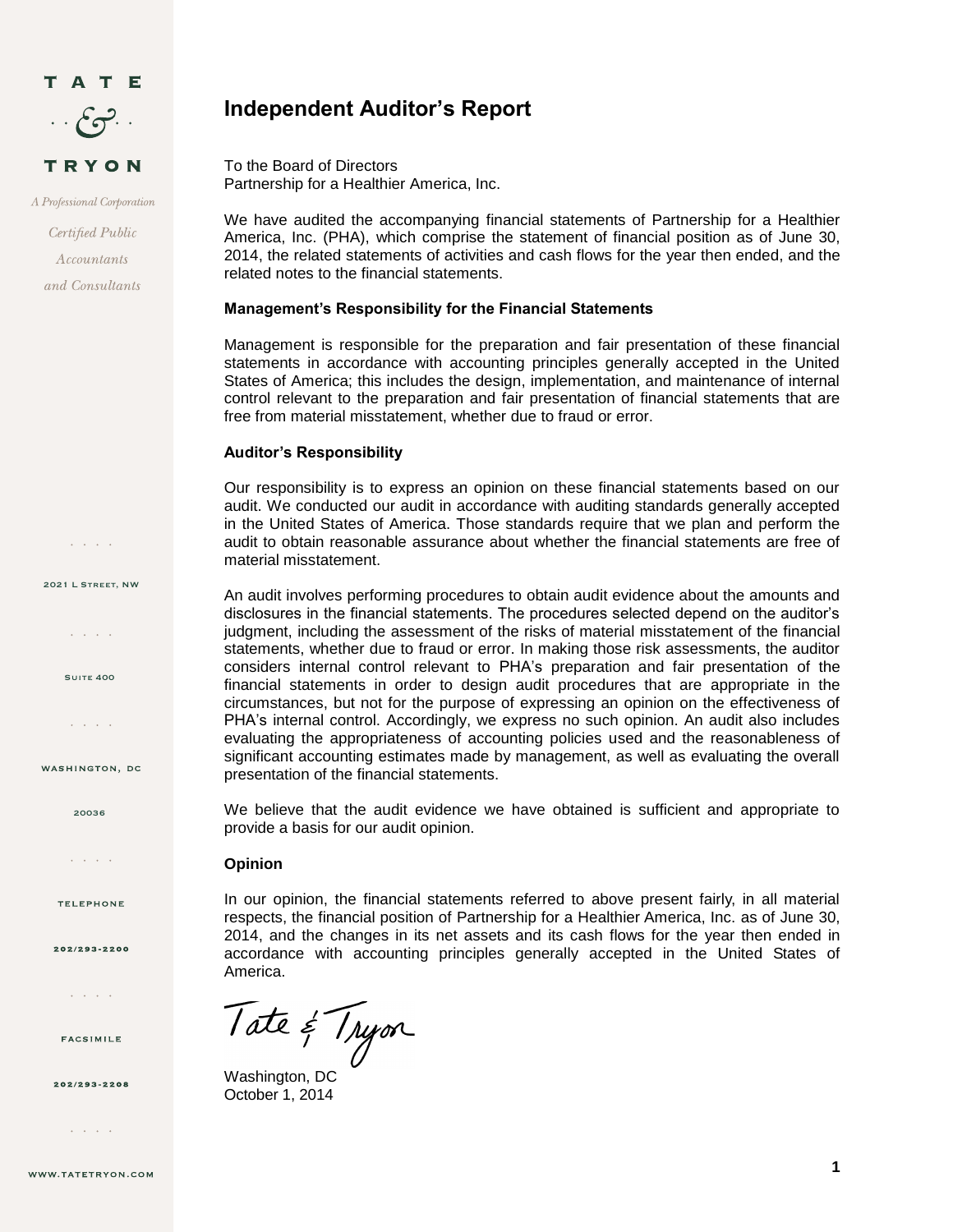## **Statement of Financial Position**

*June 30, 2014*

| <b>Assets</b>                           |                 |
|-----------------------------------------|-----------------|
| Cash                                    | \$<br>3,431,718 |
| Investments                             | 265,948         |
| Receivables, net                        | 5,444,174       |
| Prepaid expenses and other assets       | 84,976          |
| Property and equipment                  | 571,559         |
| <b>Total assets</b>                     | \$<br>9,798,375 |
|                                         |                 |
| <b>Liabilities and net assets</b>       |                 |
| Liabilities                             |                 |
| Accounts payable and accrued expenses   | \$<br>493,724   |
| Deferred revenue                        | 96,567          |
| Deferred rent and lease incentives      | 577,673         |
| <b>Total liabilities</b>                | 1,167,964       |
| Commitments and contingencies           |                 |
| Net assets                              |                 |
| Unrestricted                            | 3,062,801       |
| <b>Temporarily restricted</b>           | 5,567,610       |
| Total net assets                        | 8,630,411       |
| <b>Total liabilities and net assets</b> | \$<br>9,798,375 |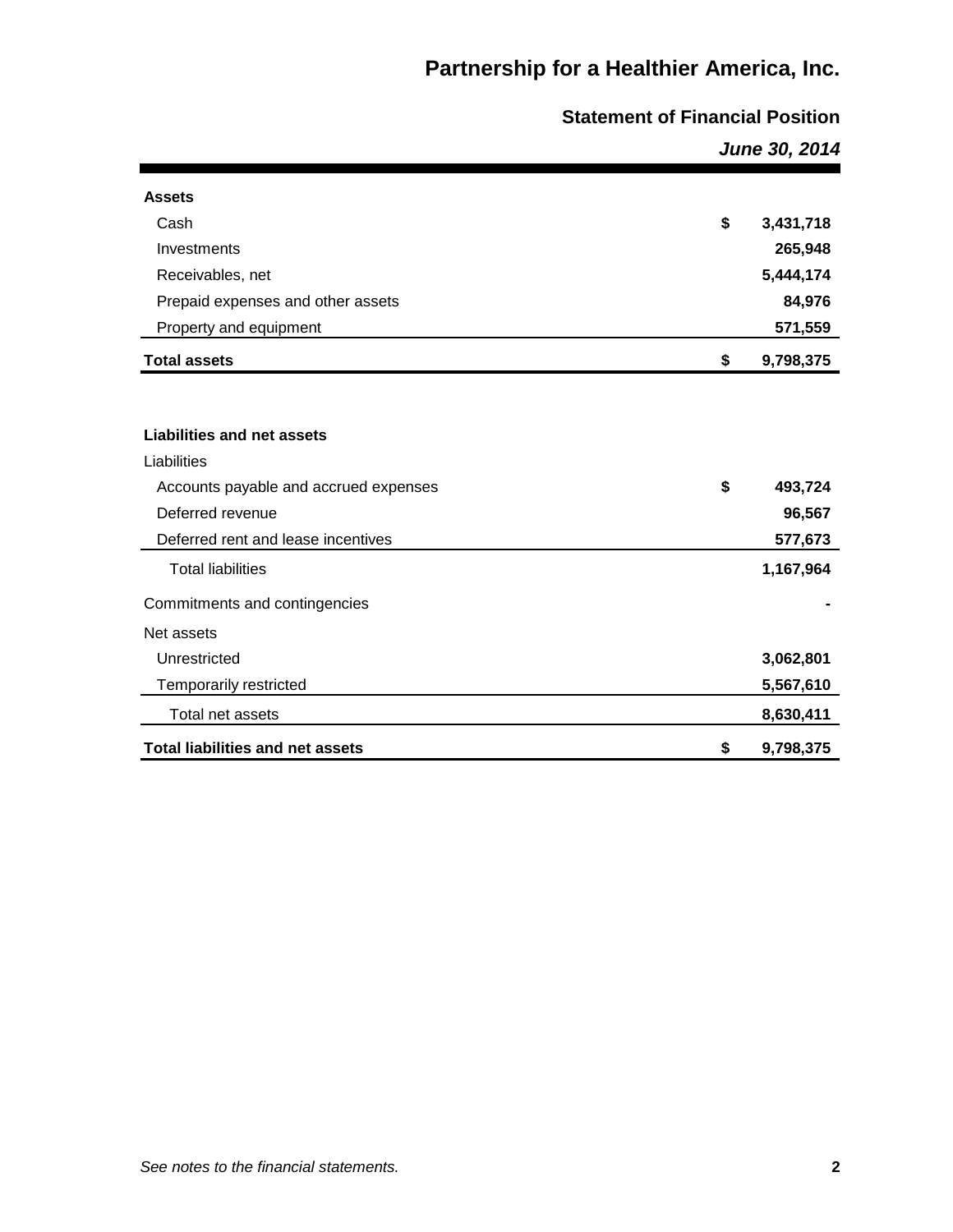# **Statement of Activities** *Year Ended June 30, 2014*

| <b>Unrestricted activities</b>                    |                 |
|---------------------------------------------------|-----------------|
| Revenue and support                               |                 |
| Summit                                            | \$<br>1,601,908 |
| Contributions                                     | 1,563,388       |
| In-kind contributions                             | 407,661         |
| Commitment and evaluation fees                    | 169,666         |
| Other income                                      | 33,279          |
|                                                   | 3,775,902       |
| Net assets released from restrictions             | 1,381,562       |
| Total revenue and support                         | 5,157,464       |
| Expense                                           |                 |
| Program services                                  |                 |
| Catalyzing action                                 | 2,348,067       |
| Commitments                                       | 1,350,432       |
| Convening                                         | 1,339,539       |
| Total program services                            | 5,038,038       |
| Supporting services                               |                 |
| General and administrative                        | 1,071,257       |
| Fundraising                                       | 333,062         |
| Total supporting services                         | 1,404,319       |
| Total expense                                     | 6,442,357       |
| Change in unrestricted net assets from operations | (1, 284, 893)   |
| Investment income                                 | 18,968          |
| Change in unrestricted net assets                 | (1, 265, 925)   |
| <b>Temporarily restricted activities</b>          |                 |
| Contributions                                     | 6,330,706       |
| Net assets released from restrictions             | (1, 381, 562)   |
| Change in temporarily restricted net assets       | 4,949,144       |
| <b>Change in net assets</b>                       | 3,683,219       |
| Net assets, July 1, 2013                          | 4,947,192       |
| Net assets, June 30, 2014                         | \$<br>8,630,411 |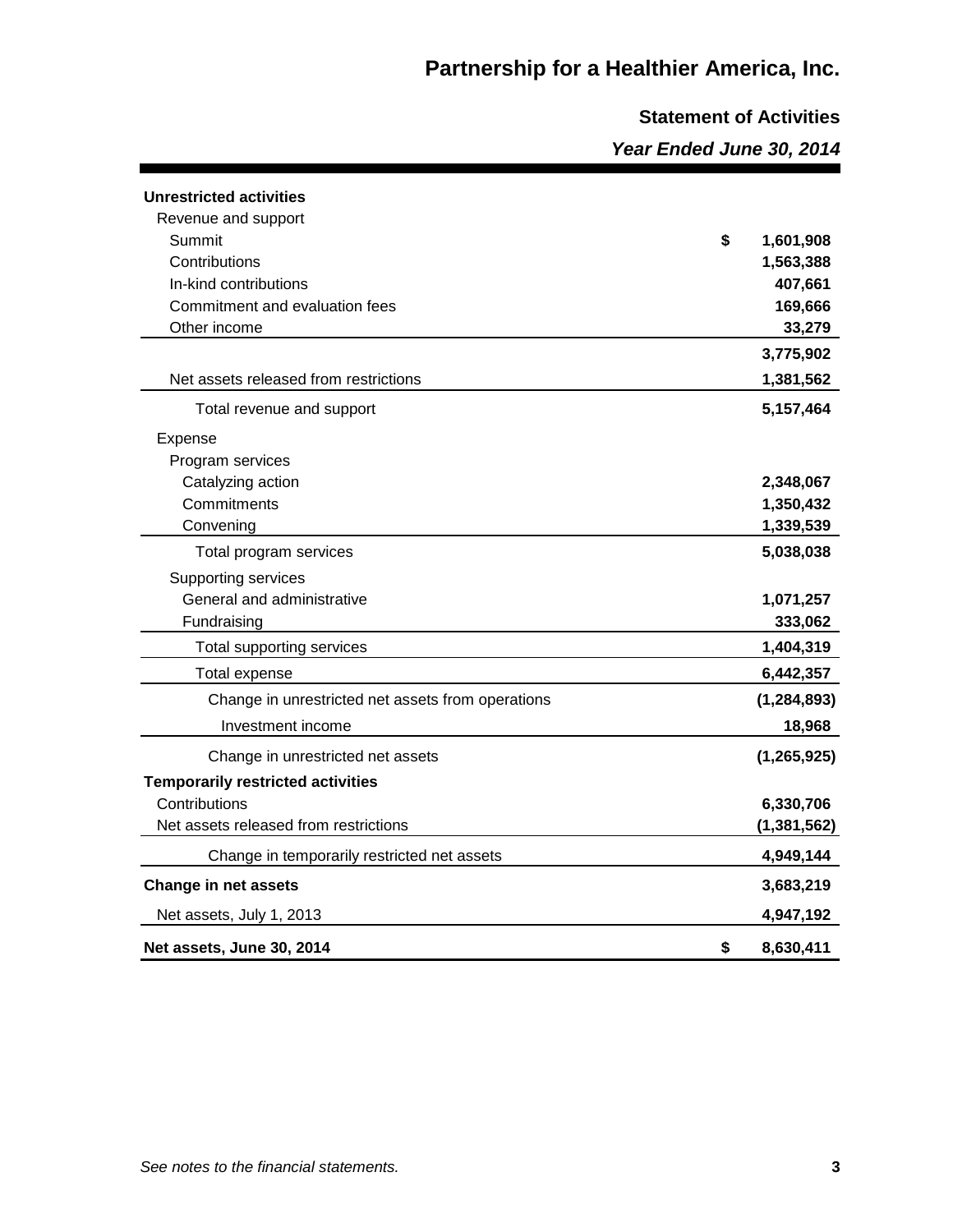# **Statement of Cash Flows** *Year Ended June 30, 2014*

| Cash flows from operating activities                  |    |               |
|-------------------------------------------------------|----|---------------|
| Change in net assets                                  | \$ | 3,683,219     |
| Adjustments to reconcile change in net assets to net  |    |               |
| cash used in operating activities:                    |    |               |
| Net gain on investments                               |    | (14, 214)     |
| Bad debt                                              |    | 18,000        |
| Depreciation and amortization                         |    | 108,479       |
| Loss on disposal of property and equipment            |    | 19,425        |
| Changes in assets and liabilities:                    |    |               |
| Receivables                                           |    | (4,836,824)   |
| Prepaid expenses and other assets                     |    | 108,325       |
| Accounts payable and accrued expenses                 |    | 197,231       |
| Deferred revenue                                      |    | 88,067        |
| Deferred rent and lease incentives                    |    | 162,002       |
| Total adjustments                                     |    | (4, 149, 509) |
| Net cash used in operating activities                 |    | (466, 290)    |
| Cash flows from investing activities                  |    |               |
| Purchases of investments                              |    | (251, 734)    |
| Purchases of property and equipment                   |    | (214, 715)    |
| Net cash used in investing activities                 |    | (466, 449)    |
| Decrease in cash                                      |    | (932, 739)    |
| Cash, July 1, 2013                                    |    | 4,364,457     |
| Cash, June 30, 2014                                   | \$ | 3,431,718     |
|                                                       |    |               |
| Supplemental disclosure of investing activities:      |    |               |
| Property and equipment purchased with lease incentive |    |               |
| Paid on behalf of PHA                                 | \$ | 411,806       |
| Paid by PHA and reimbursed                            | S  | 167,532       |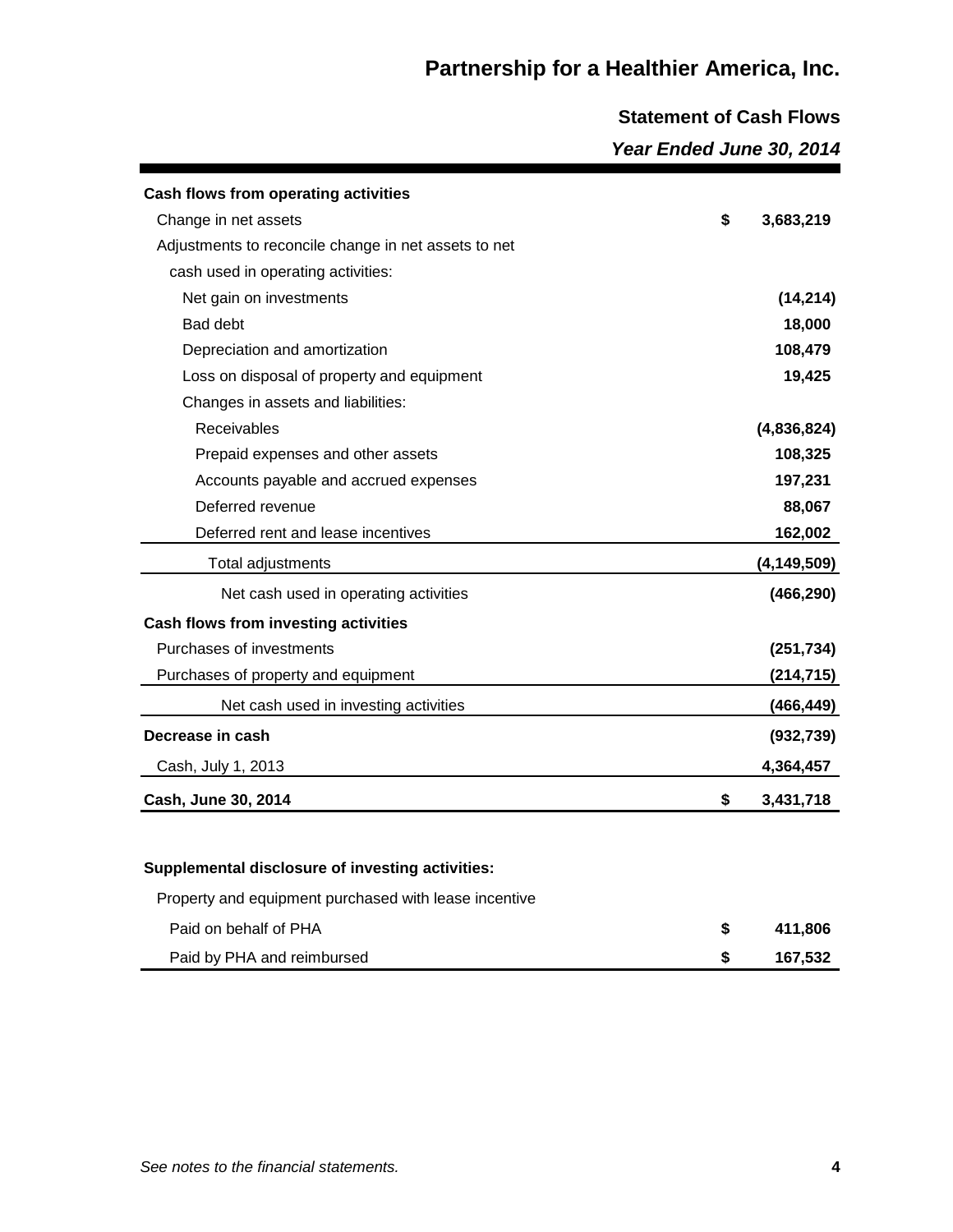#### **A. ORGANIZATION AND SUMMARY OF SIGNIFICANT ACCOUNTING POLICIES**

*Organization:* Partnership for a Healthier America, Inc. (PHA) was incorporated on January 13, 2010 in the state of Delaware as a nonprofit corporation. PHA is devoted to working with the private sector to ensure the health of our nation's youth by ending the childhood obesity crisis. PHA brings together public, private, and nonprofit leaders to broker meaningful commitments and develop strategies to end childhood obesity. Most importantly, PHA ensures that commitments made are commitments kept by working with unbiased, third parties to monitor and publicly report on the progress our partners are making to show everyone the progress we can make when we all work together.

In order to better align the annual financial reporting cycle to PHA's operating cycle, PHA's Board of Directors approved a resolution to change PHA's fiscal year from December 31, to June 30, effective with the six-month period ended June 30, 2013.

*Income taxes:* PHA is exempt from the payment of income taxes on its exempt activities under Section 501(c)(3) of the Internal Revenue Code, and has been classified by the Internal Revenue Service as other than a private foundation within the meaning of Section 509(a)(1) of the Internal Revenue Code.

PHA believes that it has appropriate support for income tax positions taken. Therefore, management has not identified any uncertain income tax positions. Generally, income tax returns related to the current and three prior filing periods remain open for examination by taxing authorities.

*Basis of accounting:* PHA prepares its financial statements on the accrual basis of accounting. Revenue, other than contributions, is recognized when earned and expense is recognized when the obligation is incurred.

*Use of estimates:* Preparation of financial statements in accordance with accounting principles generally accepted in the United States of America requires management to make estimates and assumptions that affect certain reported amounts and disclosures. Accordingly, actual results could differ from those estimates.

*Deferred revenue:* Revenue received in advance of the period in which it will be earned is reported as deferred revenue. Deferred revenue primarily consists of commitment and evaluation fees, which were received in advance of the period in which they will be earned.

*Contributions:* Contributions are recognized either when received or when PHA obtained unconditional promises to give from donors. Contributions are recorded as unrestricted or temporarily restricted support depending upon the existence and/or nature of any donor restrictions. Within temporarily restricted net assets, amounts are reclassified to unrestricted net assets when a time restriction expires or when a purpose restriction is satisfied.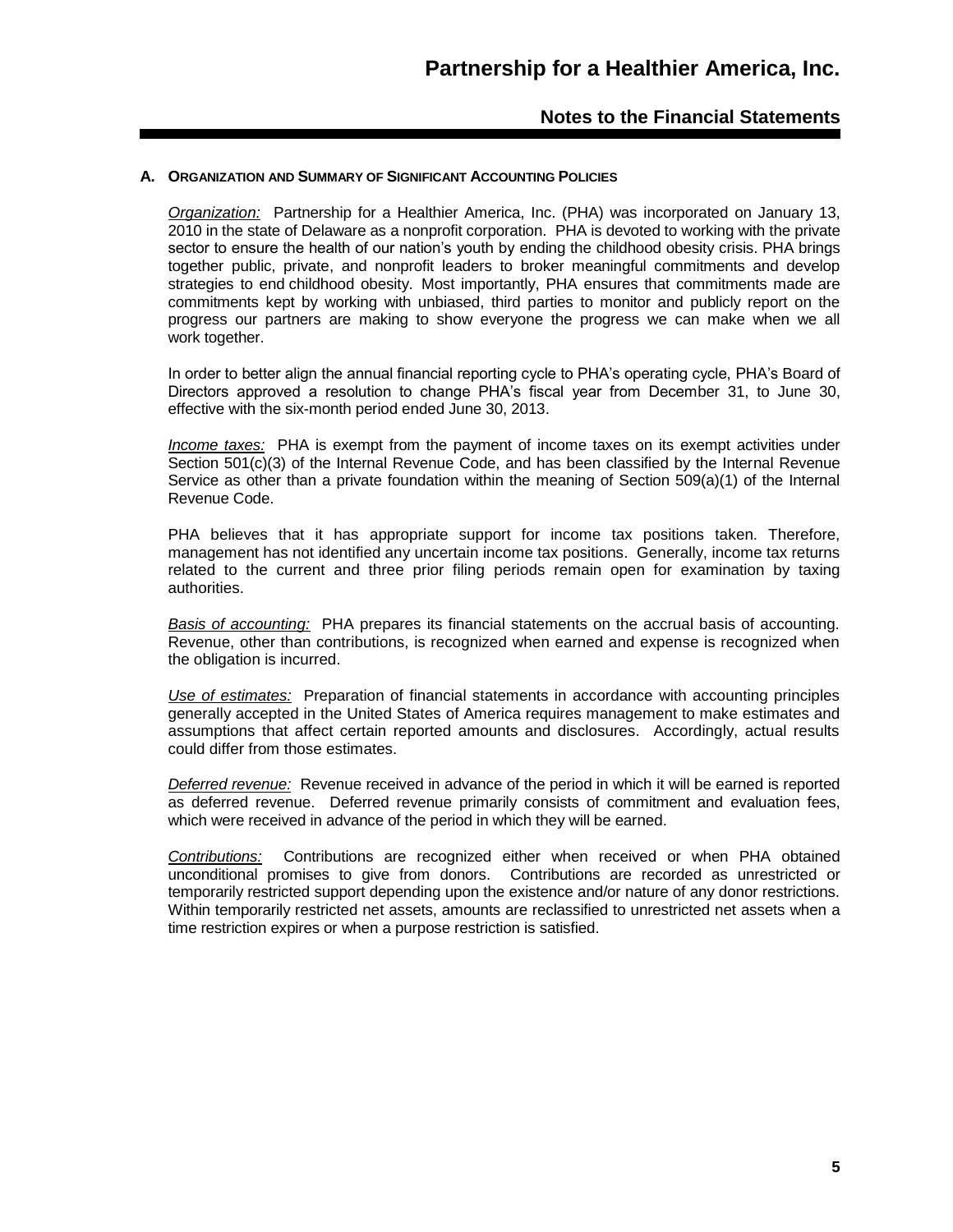#### **A. ORGANIZATION AND SUMMARY OF SIGNIFICANT ACCOUNTING POLICIES - CONTINUED**

*Program services:* Program services descriptions are as follows:

Catalyzing Action: PHA's programs make healthier choices easier to access and also encourage healthier choices by repositioning the mindset of the American consumer. PHA's programs are designed to remind everyone, especially busy parents and families, about healthy options. From social media to traditional advertising, PHA highlights the actions of its partners to provide healthy options and encourage people to choose healthy options.

Convening: PHA brings together leaders from the private sector, government, and nonprofit organizations to help end childhood obesity through a variety of convening opportunities, including PHA's marquis event Building a Healthier Future Summit. Indirect costs, such as personnel costs and occupancy, related to the planning of these events are expensed as incurred.

Commitments: PHA negotiates commitments from industry partners to ensure they promote healthy options to Americans. For example, PHA asks industry partners to provide healthier options at restaurants. As part of the commitment agreements, PHA coordinates monitoring activities over the life of the agreement to ensure that each of its industry partners is fulfilling the commitment to promote healthy options and activities.

*Supporting services:* Supporting services descriptions are as follows:

General and administrative:General and administrative includes activities necessary for the administrative processes and managing the financial responsibilities of PHA.

Fundraising: Fundraising includes activities that encourage and secure financial support for PHA.

*Functional allocation of expense:* The costs of providing various program and supporting services activities have been summarized on a functional basis in the statement of activities. Accordingly, certain costs have been allocated among the program and supporting services benefited.

*Measure of operations:* The accompanying statement of activities presents the unrestricted change in net assets from operations, which does not include investment income.

*Subsequent events:* Subsequent events have been evaluated through October 1, 2014, which is the date the financial statements were available to be issued.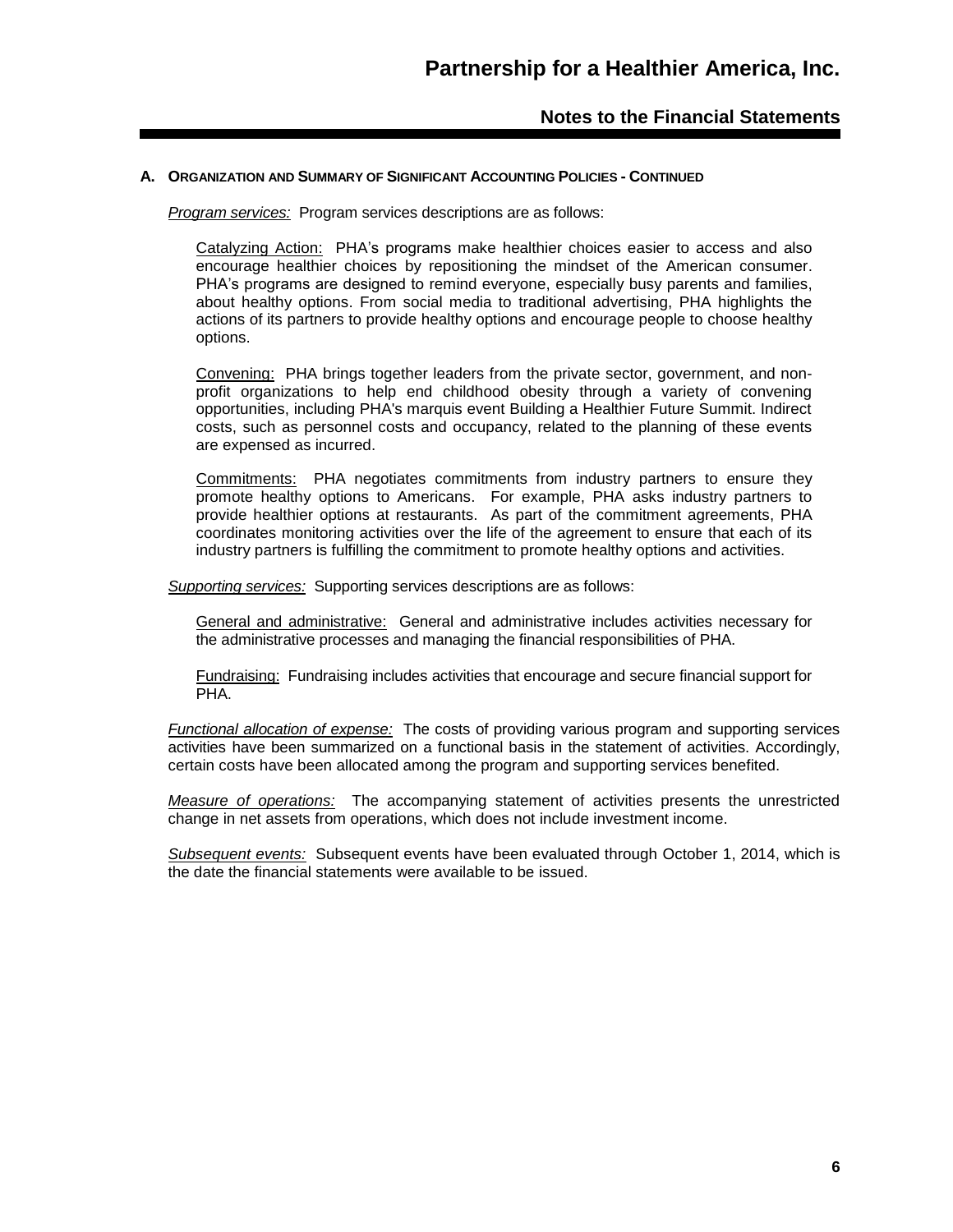#### **B. CASH**

PHA maintains a demand deposit account with a reputable financial institution, which incorporates a bank deposit program that invests funds in money market accounts from 35 different regional banks in order to maximize the insurance protection available from the Federal Deposit Insurance Corporation (FDIC). In this manner, PHA has virtually eliminated its exposure to credit risk. From time to time, certain balances held within the account may become slightly higher than the amount that would be fully guaranteed or insured by the U.S. Government. However, management believes the risk of loss, if any, to be minimal.

#### **C. INVESTMENTS**

PHA invests funds in a professionally managed portfolio of fixed income and equity mutual funds. Such investments are exposed to market and credit risks and may be subject to fluctuations in fair value. As a result, the investment balances reported in the accompanying financial statements may not be reflective of the portfolio's value during subsequent periods.

In accordance with generally accepted accounting principles, PHA uses the following prioritized input levels to measure investments carried at fair value. The input levels used for valuing investments are not necessarily an indication of risk.

Level 1 – Observable inputs that reflect quoted prices for identical assets or liabilities in active markets, such as stock quotes.

Level 2 – Includes inputs other than Level 1 inputs that are directly or indirectly observable in the marketplace, such as yield curves or other market data.

Level 3 – Unobservable inputs which reflect the reporting entity's assessment of the assumptions that market participants would use in pricing the asset or liability including assumptions about risk, such as bid/ask spreads and liquidity discounts.

Investments recorded at fair value include fixed income and equity mutual funds, which were classified within Level 1. The mutual funds were valued based on quoted prices for identical assets in active markets. Management believes the estimated fair value of investments to be a reasonable approximation of the exit price for the assets.

Investments recorded at cost include cash held within the investment account. Investments recorded at cost are not required to be classified in one of the levels prescribed by the fair value hierarchy.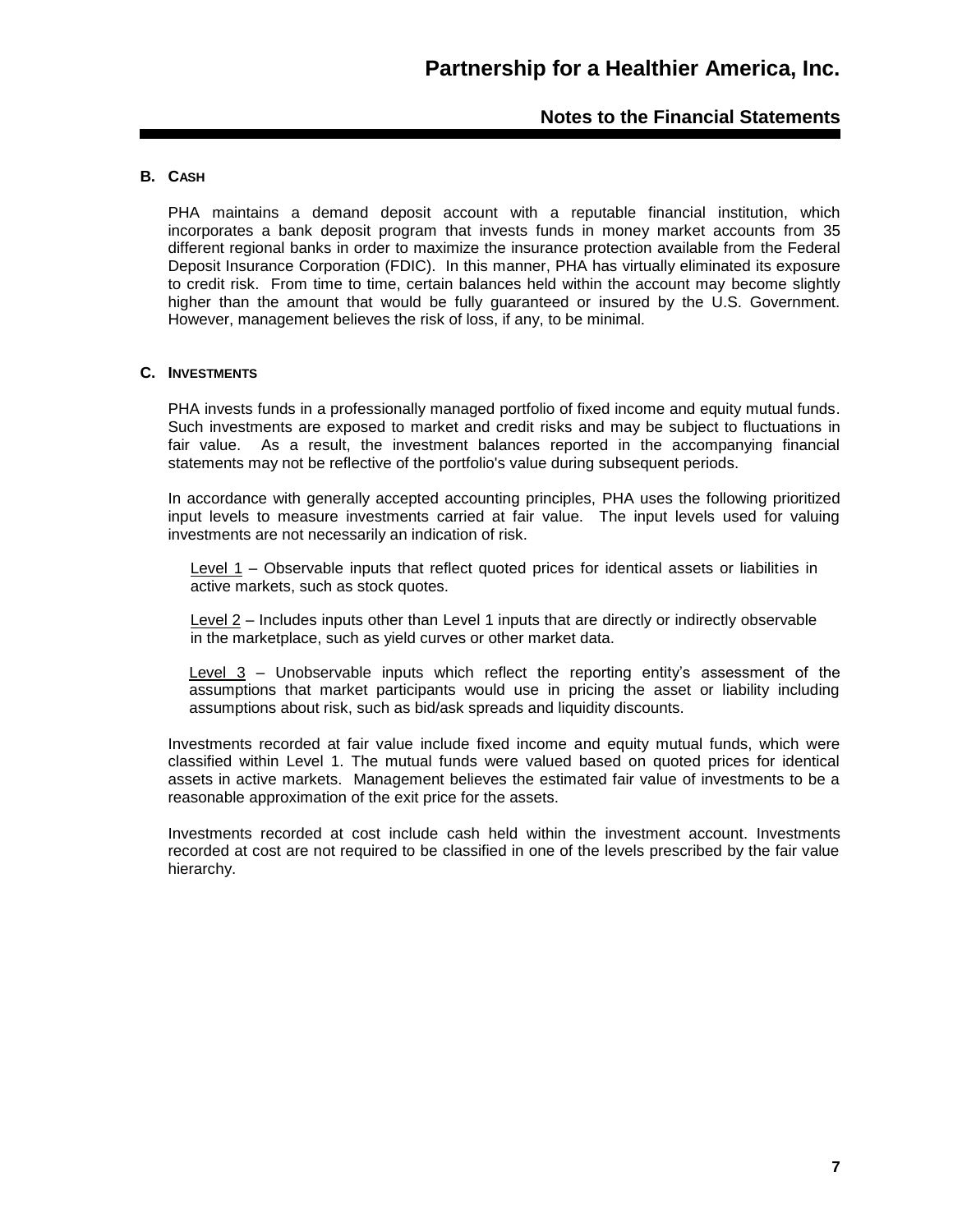#### **C. INVESTMENTS - CONTINUED**

Investments consisted of the following at June 30, 2014:

| Investments, at fair value  |    |         |
|-----------------------------|----|---------|
| Mutual funds - fixed income | \$ | 127,759 |
| Mutual funds - equities     |    | 133,163 |
|                             |    | 260,922 |
| Investments, at cost        |    |         |
| Cash                        |    | 5,026   |
|                             | S  | 265,948 |

Investment income consisted of the following for the year ended June 30, 2014:

|                         | 18.968 |
|-------------------------|--------|
| Interest and dividends  | 4.754  |
| Net gain on investments | 14.214 |

Because no investments were sold during the year ended June 30, 2014, net gain on investments does not include any realized gains or losses on investments. Therefore, the net gain on investments only consists of unrealized gains on investments due to change in fair value.

Investment management fees totaling \$2,195 were recorded in bank fees expense which is included in general and administrative expense for the year ended June 30, 2014.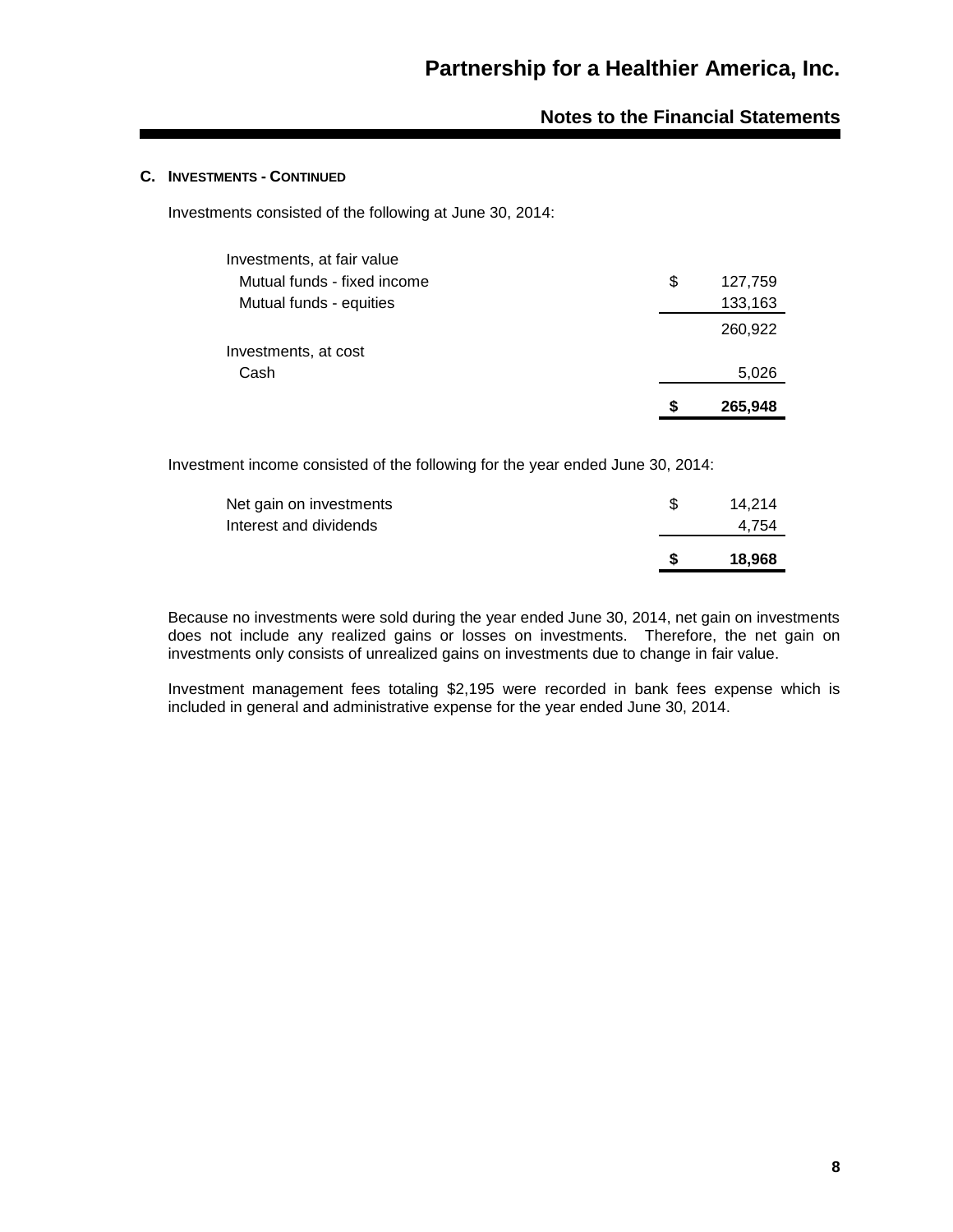#### **D. RECEIVABLES**

Receivables are carried at a gross amount which equals the original invoice. In the accompanying statement of financial position, receivables are presented net of the discount to present value and the allowance for doubtful accounts.

Management periodically reviews the status of all receivable balances for collectability. Each receivable balance is assessed based on management's knowledge of the donor or partner, the relationship with the donor or partner, and the age of the receivable balance. As a result of these reviews, balances for which collection is deemed doubtful are charged to bad debt expense, and an allowance is established.

Receivables consisted of the following at June 30, 2014:

| Promises to give, including grants        | S | 5,417,232 |
|-------------------------------------------|---|-----------|
| Commitment and evaluation fees receivable |   | 47,769    |
| Other receivables                         |   | 3,348     |
|                                           |   | 5,468,349 |
| Less discount to present value            |   | (6, 175)  |
| Less allowance for doubtful accounts      |   | (18,000)  |
|                                           |   | 5,444,174 |

*Promises to give:* Promises to give, including grants, consist of unconditional contributions which will be received in a future period. Certain promises to give include multi-year payment schedules. Amounts expected to be collected in less than one year are recorded at net realizable value and amounts expected to be collected in one to five years are recorded at the present value of their estimated future cash flows. The discount to present value was calculated using the same interest rate as two year U.S. Treasury Notes related to the quarter of the year in which the gift was received. Discount rates ranged from 0.34% to 0.39%.

Promises to give consisted of the following at June 30, 2014:

|                                  |   | 5,411,057            |
|----------------------------------|---|----------------------|
| Less discount to present value   |   | 5,417,232<br>(6,175) |
| Receivable in one to five years  |   | 1,631,391            |
| Receivable in less than one year | S | 3,785,841            |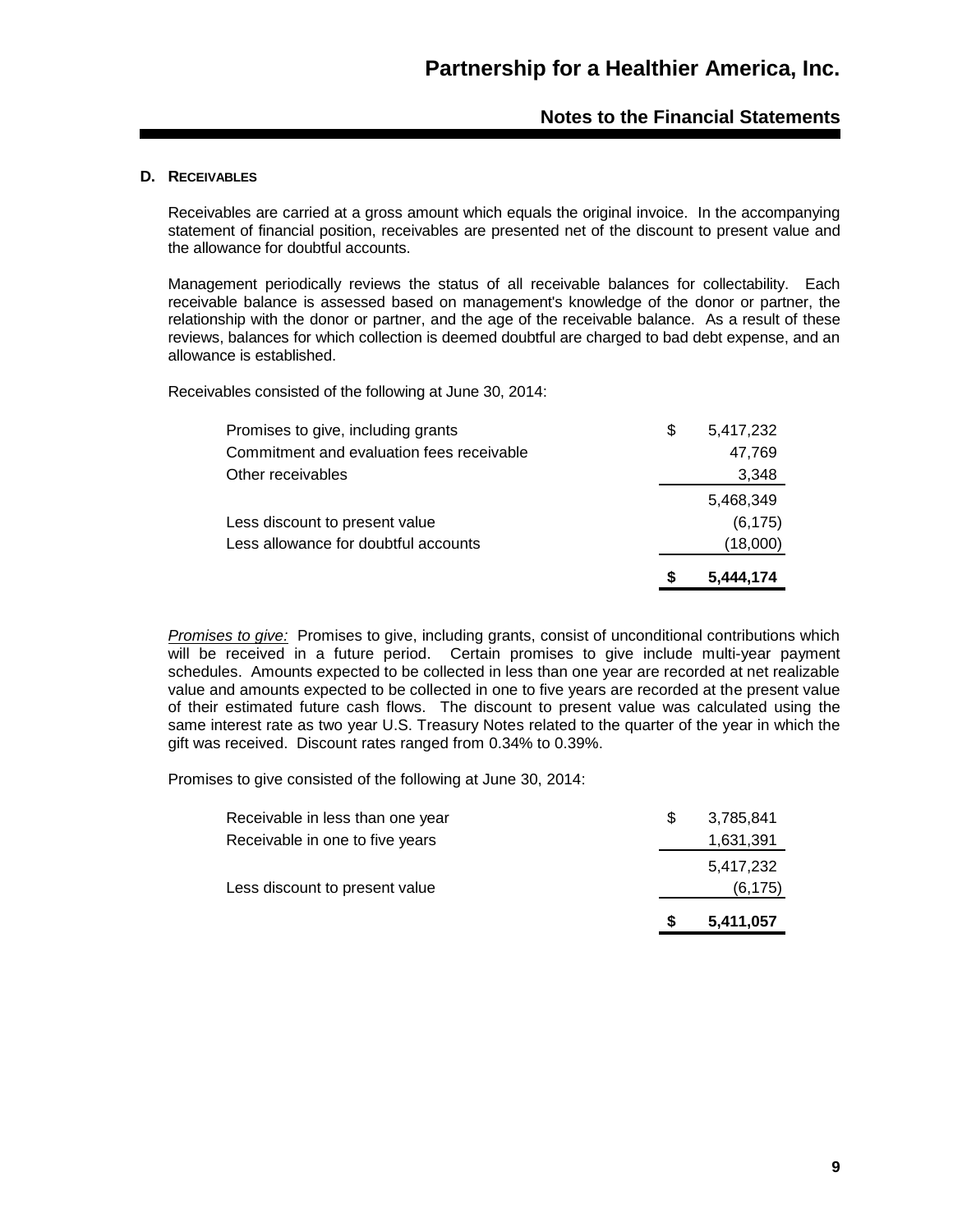#### **E. PROPERTY AND EQUIPMENT**

Acquisitions of property and equipment greater than \$1,000 are recorded at cost and depreciated or amortized using the straight-line method over the following useful lives: furniture and equipment  $-5$  to  $\overline{7}$  years; computer equipment - 3 years; website  $-3$  years; and leasehold improvements - lesser of the useful life of the asset or the remaining term of the lease.

Property and equipment consisted of the following at June 30, 2014:

| Leasehold improvements                         | \$ | 481,448    |
|------------------------------------------------|----|------------|
| Furniture and equipment                        |    | 100,457    |
| Website software and development               |    | 90,938     |
| Computer equipment                             |    | 32,951     |
|                                                |    | 705,794    |
| Less accumulated depreciation and amortization |    | (134, 235) |
|                                                | S  | 571,559    |

#### **F. NET ASSETS**

*Unrestricted:* Unrestricted net assets include those net assets whose use is not restricted by donors, even though their use may be limited in other respects, such as by board designation. However, PHA has no board-designated net assets.

*Temporarily restricted:* Temporarily restricted net assets include those net assets whose use has been restricted either by an implied time restriction or by donors for a specified purpose.

Temporarily restricted net assets consisted of the following at June 30, 2014:

| Time restricted<br>Purpose restricted | 4,293,825<br>1,273,785 |
|---------------------------------------|------------------------|
|                                       | 5.567,610              |

Net assets are released from restrictions either as a result of the expiration of a time restriction or due to the satisfaction of a purpose restriction. Net assets released from restrictions consisted of the following for the year ended June 30, 2014:

|                                         | 1,381,562          |
|-----------------------------------------|--------------------|
| Time restriction<br>Purpose restriction | 783.000<br>598,562 |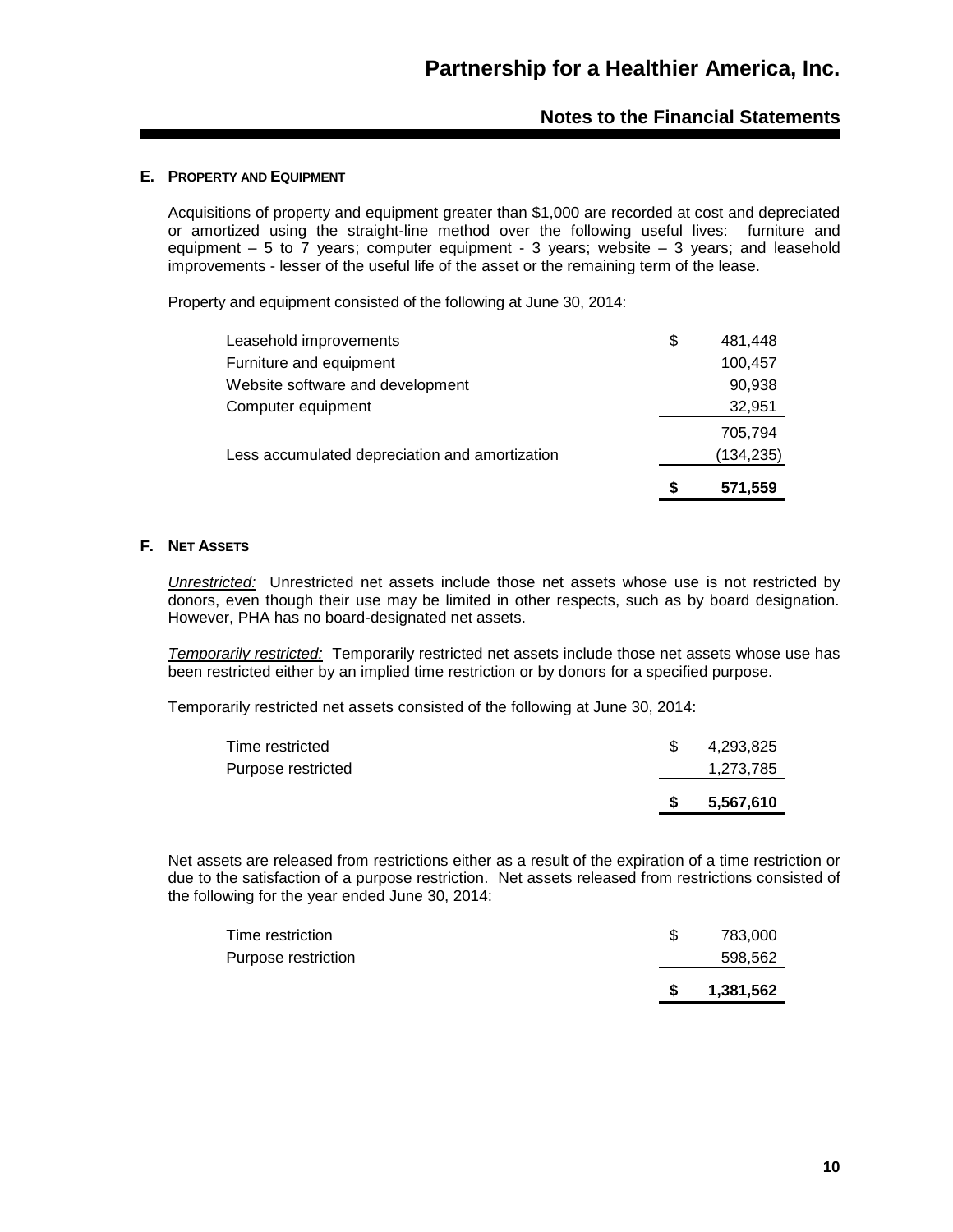#### **G. IN-KIND CONTRIBUTIONS AND NON-MONETARY EXCHANGE**

*In-kind contributions:* PHA has received in-kind contributions from donors in relation to Public Service Announcements (PSA) and pro bono legal services which were recorded at their estimated fair value.

From time to time, donated services are recognized as in-kind contributions and expense in accordance with generally accepted accounting principles (GAAP). In order to meet the criteria for recognition in the financial statements, contributions of donated services must (a) create or enhance non-financial assets or (b) require specialized skills, be performed by people with those skills, and would otherwise be purchased by PHA.

PHA recorded the following in-kind contributions during the year ended June 30, 2014:

| <b>Public Service Announcements</b> | 375,132 |
|-------------------------------------|---------|
| Legal                               | 32,529  |
|                                     | 407.661 |
|                                     |         |

PHA also relies on contributions of both time and expertise from its pool of volunteers. In particular, PHA has volunteers work on its programs and fundraising activities and contribute significantly to the work, impact, and success of PHA. Even though PHA's volunteers donate hundreds of hours of service, the total value of which cannot be easily calculated or estimated, these volunteer services have not been reflected in the accompanying financial statements because the volunteer services provided do not meet the criteria necessary for recognition.

*Non-monetary exchange:* PHA had an agreement with a sponsor of the March 2014 Building a Healthier Future Summit which provided certain benefits to the sponsor in exchange for PHA's national media placement. PHA determined the estimated fair value of the non-monetary exchange based on the level of benefits that were provided to the sponsor. As a result, PHA recorded sponsorship revenue and advertising expense totaling \$200,000 for the year ended June 30, 2014.

#### **H. RETIREMENT PLAN**

PHA sponsors a defined 401(k) savings plan which is available to all employees meeting certain eligibility requirements as defined by the plan document. Under the plan PHA makes contributions to the plan equal to employee contributions up to a limit of 4% of participant compensation. PHA's contributions totaled \$58,947 for the year ended June 30, 2014.